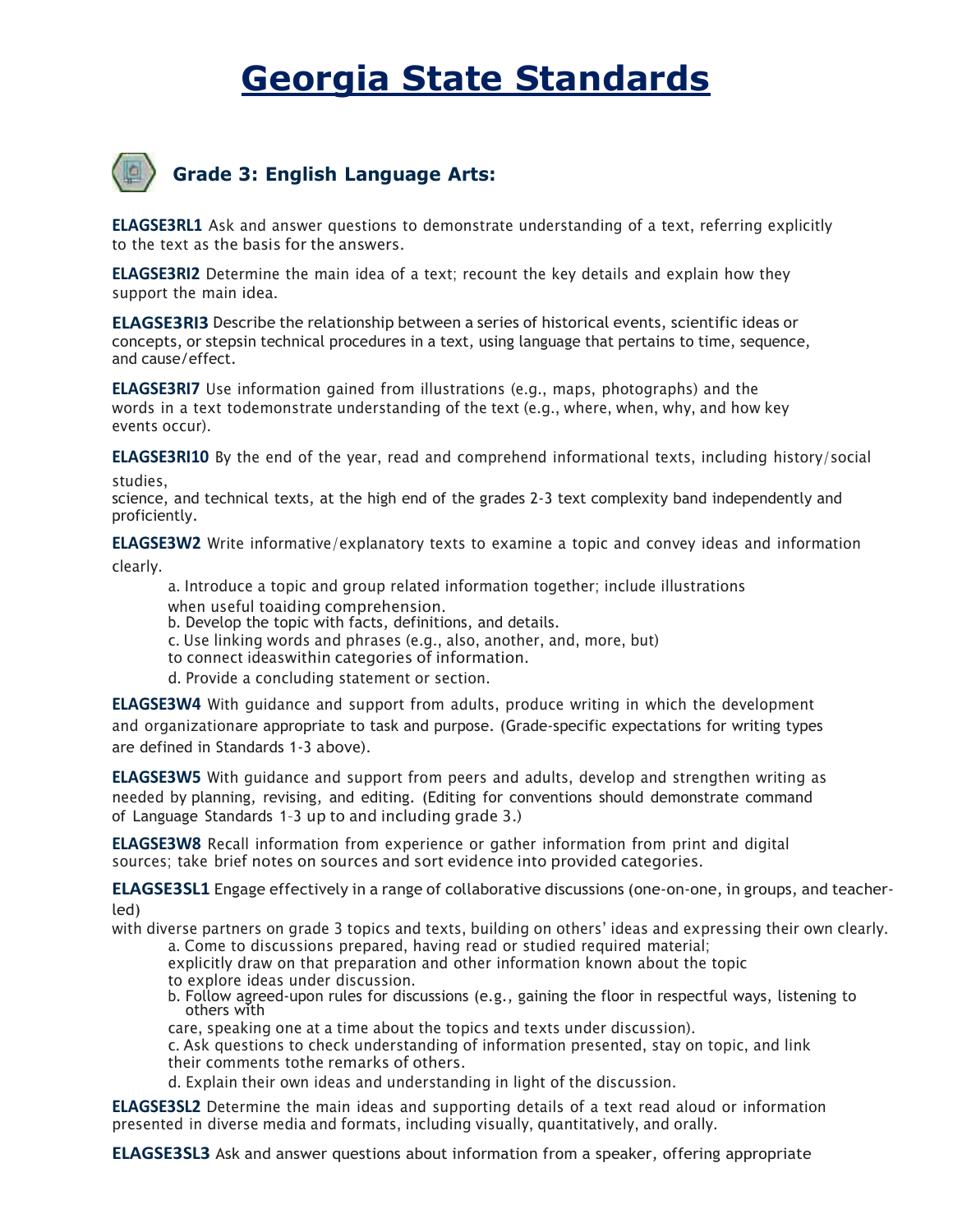elaboration and detail.

ELAGSE3SL4 Report on a topic or text, tell a story, or recount an experience with appropriate facts and relevant, descriptive details, speaking clearly at an understandable pace.

ELAGSE3L1 Demonstrate command of the conventions of Standard English grammar and usage when writing or speaking.

ELAGSE3L2 Demonstrate command of the conventions of Standard English capitalization, punctuation, and spelling when writing.

#### Grade 3: Science:

S3L1. Obtain, evaluate, and communicate information about the similarities and differences between plants, animals, and habitats found within geographic regions (Blue Ridge Mountains, Piedmont, Coastal Plains, Valley and Ridge, and Appalachian Plateau) of Georgia.

a. Ask questions to differentiate between plants, animals, and

habitats found within Georgia's geographic regions.

b. Construct an explanation of how external features and adaptations

(camouflage, hibernation, migration, mimicry) of animals allow them to survive in their habitat.

c. Use evidence to construct an explanation of why some

organisms can thrivein one habitat and not in another.

## Grade 4: Science:

S4L1. Obtain, evaluate, and communicate information about the roles of organisms and the flow of energy within an ecosystem.

a. Develop a model to describe the roles of producers, consumers, and decomposers in a community. (Clarification statement: Students are not expected to identify the different types of consumers – herbivores, carnivores, omnivores and scavengers.)

 b. Develop simple models to illustrate the flow of energy through a food web/food chain beginning with sunlight and including producers, consumers, and decomposers.

#### Grade 4: English Language Arts:

ELAGSE4RL1: Refer to details and examples in a text when explaining what the text says explicitly and when drawing inferences from the text.

ELAGSE4RI3: Explain events, procedures, ideas, or concepts in a historical, scientific, or technical text, including what happened and why, based on specific information in the text.

ELAGSE4RI4: Determine the meaning of general academic language and domain-specific words or phrases in a

text relevant to a grade 4 topic or subject area.

ELAGSE4RI7: Interpret information presented visually, orally, or quantitatively (e.g., in charts, graphs, diagrams, timelines, animations, or interactive elements on Web pages) and explain how the information contributes to an understanding of the text in which it appears.

ELAGSE4RI9: Integrate information from two texts on the same topic in order to write or speakabout the subject knowledgeably

ELAGSE4RF4: Read with sufficient accuracy and fluency to support comprehension.

- a. Read on-level text with purpose and understanding.
- b. Read on-level prose and poetry orally with accuracy,
- appropriate rate, and expression on successive readings.
- c. Use context to confirm or self-correct word recognition and understanding, rereading as necessary.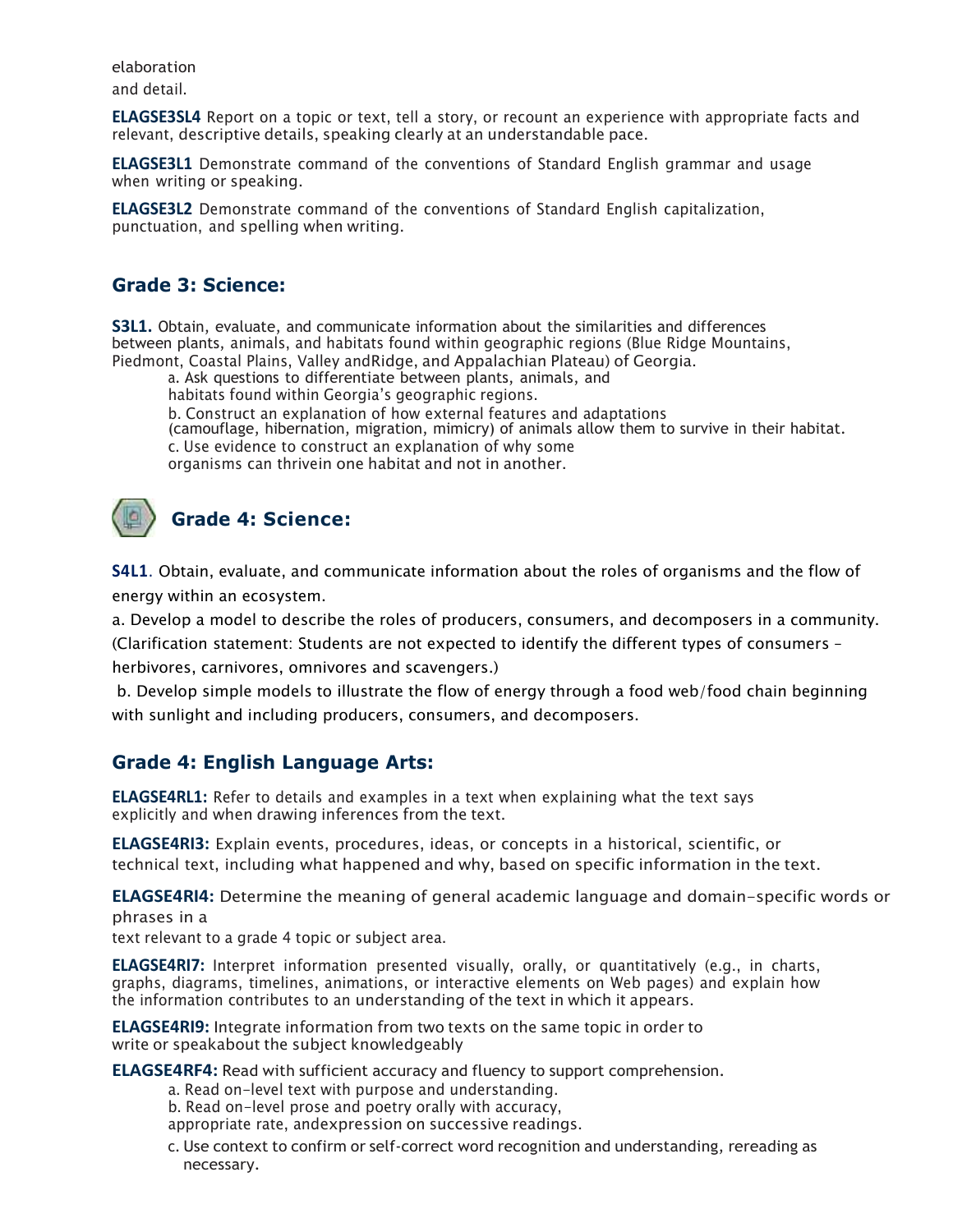ELAGSE4W2: Write informative/explanatory texts to examine a topic and convey ideas and information clearly.

ELAGSE4W4: Produce clear and coherent writing in which the development and organization are appropriate to

task, purpose, and audience. (Grade-specific expectations for writing types are defined in Standards 1–3 above.)

ELAGSE4W8: Recall relevant information from experiences or gather relevant information from print and digital sources; take notes and categorize information, and provide a list of sources.



#### Grade 5 English Language Arts Standards:

ELAGSE5RL1: Quote accurately from a text when explaining what the text says explicitly and when drawing inferences from the text.

ELAGSE5RL4: Determine the meaning of words and phrases as they are used in a text, including figurative language such as metaphors and similes.

ELAGSE5RF4: Read with sufficient accuracy and fluency to support comprehension.

ELAGSE5W4: Produce clear and coherent writing in which the development and organization are

appropriate to task, purpose, and audience. (Grade-specific expectations for writing types are defined in Standards 1–3 above.)

ELAGSE5W5: With guidance and support from peers and adults, develop and strengthen writing as needed by planning, revising, and editing. (Editing for conventions should demonstrate command of Language Standards 1–3 up to and including grade 5.)

ELAGSE5W7: Conduct short research projects that use several sources to build knowledge through investigation

of different aspects of a topic.

ELAGSE5W8: Recall relevant information from experiences or gather relevant information from print and digital

sources; summarize or paraphrase information in notes and finished work, and provide a list of sources.

ELAGSE5W9: Draw evidence from literary or informational texts to support analysis, reflection, and research.

ELAGSE5SL4: Report on a topic or text or present an opinion, sequencing ideas logically and using appropriate facts and relevant, descriptive details to support main ideas or themes; speak clearly at an understandable pace.